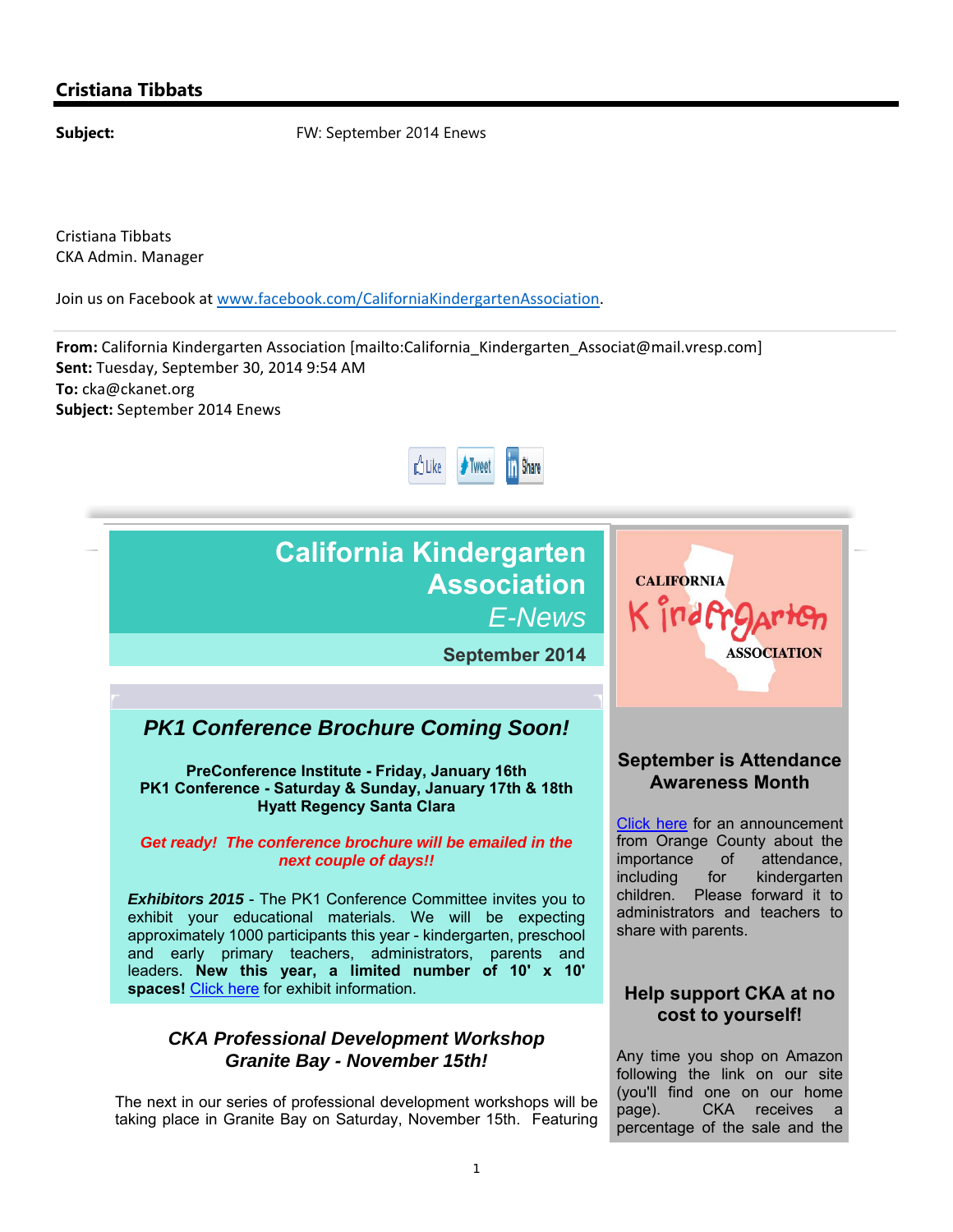Heidi Butkus, *Common Core Tools, Tips & Tricks for TK, K and 1st Grade* will cover everything from language arts, math, writing and more! You can also earn up to three graduate-level semester units by attending the wokshop.

For more information on the Granite Bay workshop, click here.

### *CKA and the KinderStar International School*

On Aug. 14-23, CKA Board Members Debra Weller, Nancy Cappelloni, Judy Crenshaw and Kimberly De Mille were invited to KinderStar International School in Ho Chi Minh City, Vietnam. CKA has a training partnership with KinderStar. The Board Members created lessons demonstrating project based learning and centers integrated with music, art, math, science and language arts. 100 teachers were trained in a 4 and 5 year old teacher group and a 2 and 3 year old teacher group.





The teachers and staff were very receptive to the variety of teaching methods demonstrated. They sang and danced together every day. On the final day of training, the teachers presented the play, The Three Little Pigs, and had a songfest. Hugs were shared and the Board Members were given honorary KinderStar polo shirts. The Board members were amazed by the generous hospitality of KinderStar staff and its Board of Directors. CKA is an international organization serving teachers throughout the world.

#### *3rd Annual Transitional Kindergarten Conference!*

The 3rd Annual Transitional Kindergarten Conference from Early Edge California will be held on Friday, November 7th in Sacramento. A new workshop, Science for Young Learners: Creating Engaging and Inclusive Learning Environments has been added to the line up. To learn more about this exciting event, click here.

#### *CDE's Preschools Shaping Healthy Impressions through Nutrition and Exercise (SHINE) Program*

price for the shopper remains the same. Thanks for your support and spread the word!

Ready to get shopping?

#### Click here!

# amazon.com.

#### **JOIN CKA!**

Become part of a network of educators who want early childhood education to be the best it can be! CKA members can look forward to:

- TKP Implementation
- Common Core State Standards lesson plans
- More You Tube videos
- More offerings on our website's Members Only Portal

Click here to join!

#### **CKA on Facebook!**

Have a comment? Want to chat about early childhood issues? Wondering what we've been up to? Come join us on Facebook and connect with other CKA members!

Be sure to check out our "Tuesday Teaching Tips" every week on Facebook!

#### **Art Really Teaches (4th Edition)**

Present currciulum to your students using hands-on art